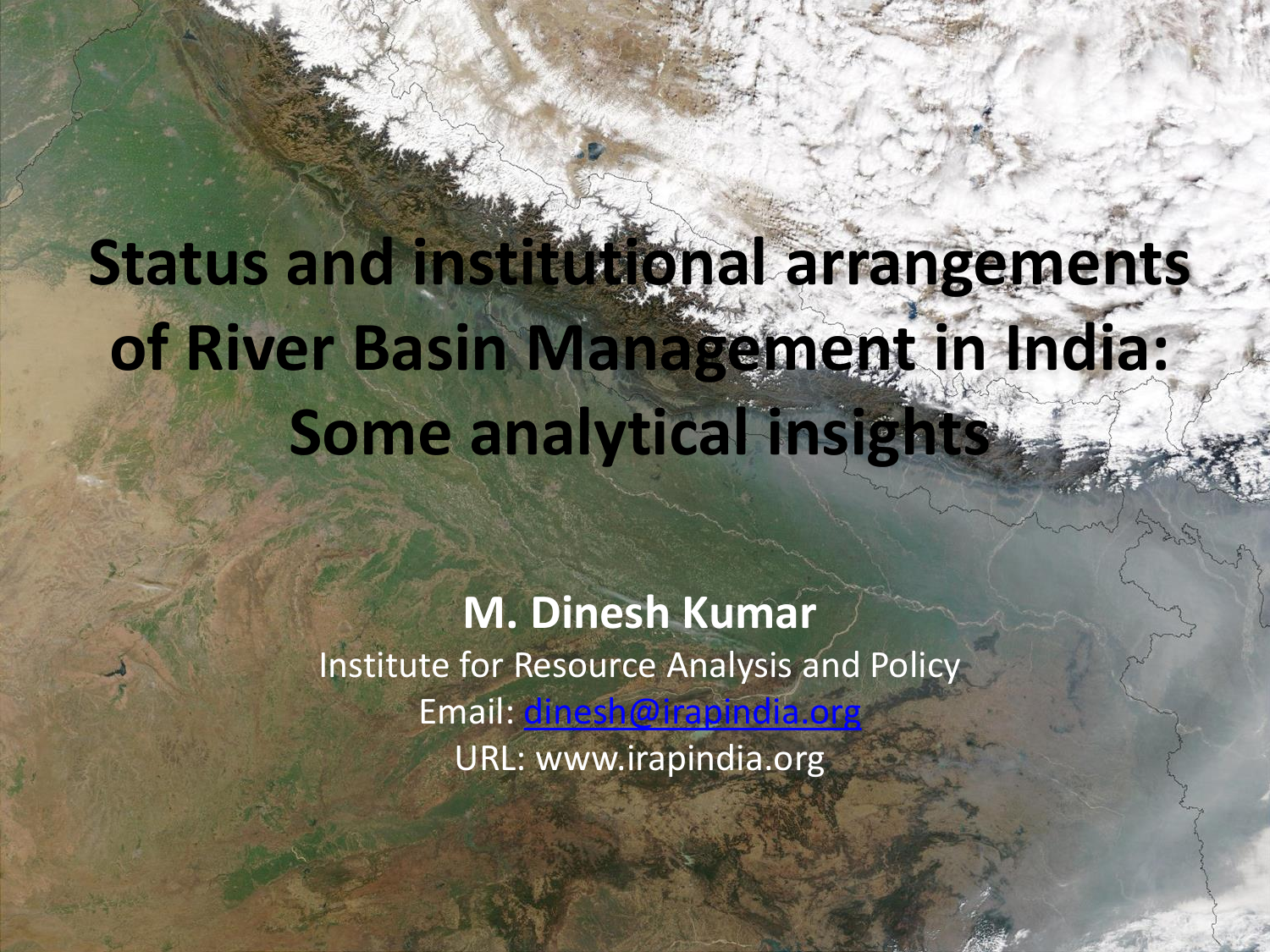## **Institutional and Policy Regimes Governing Water Development & Use**

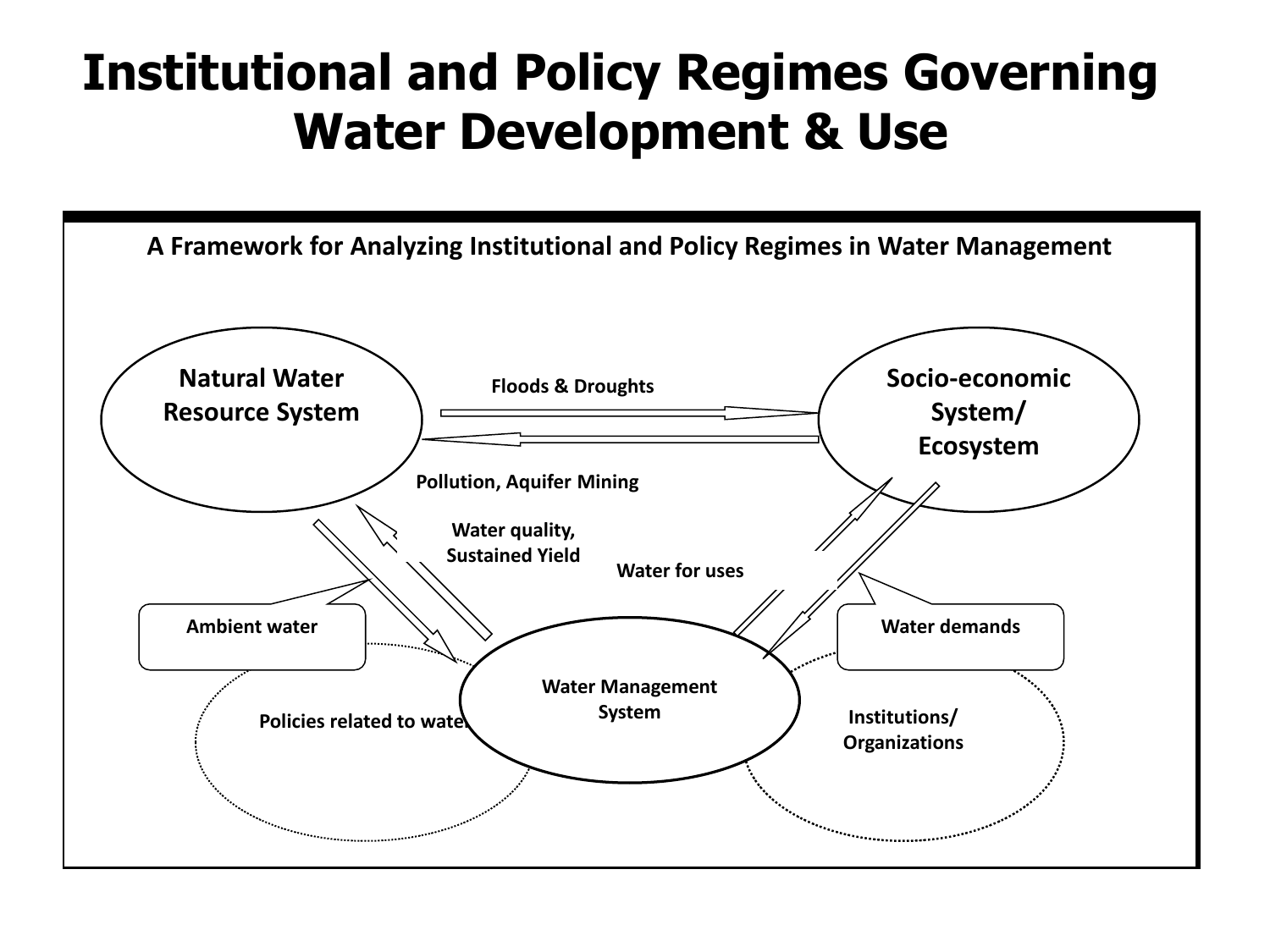## **How stakeholders work at cross purposes in a basin?**

- Intensive u/s WH impacts on committed downstream flows in [water scarce river basins, thereby affecting benefits of irrigation,](#page-16-0) drinking water supplies and hydropower
- $\text{■}$  Increase in green water use by rainfed farmers in basins reduces the blue water flows; but this doesn't get counted in water [accounts. Blue water use for crop production generates much](#page-18-0)  higher value in economic terms than green water
- ↓ Large I & FC reservoirs capture low frequency floods of high magnitude; but reduces the benefits from high frequency floods of low magnitude
- <span id="page-2-0"></span> $\ddot{+}$  While irrigation benefits increase due to large storage, benefits of nutrient transport and fish production from wetlands reduces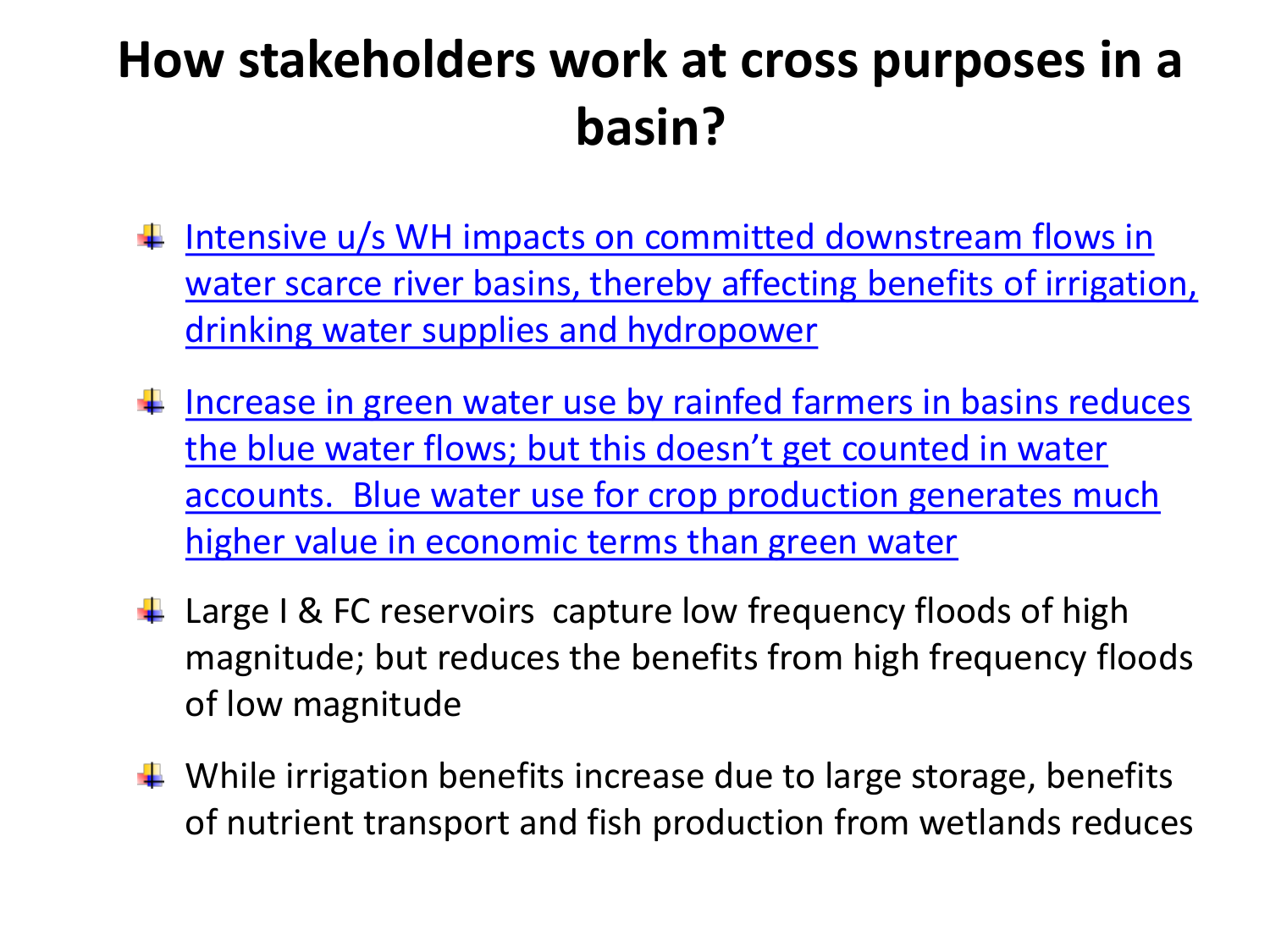## **How stakeholders work at cross purposes in a basin?**

- Intensive groundwater use in the upper catchments [reduces base flows, thereby adversely affecting the lean](#page-19-0) season flows for lower basin areas drastically.
- $\overline{\mathbf{u}}$  But this is not taken cognizance of in the 'awards' of water dispute tribunals of inter-state river basins
- $\downarrow$  In flood prone basins, communities want agencies to invest in 'food control structures', rather than putting their own resources for making their assets flood proof
- <span id="page-3-0"></span> $\ddot{+}$  Land use management measures–such as increasing forest cover in the catchment--, would increase flood cushioning, but might reduce income of upper catchment farmers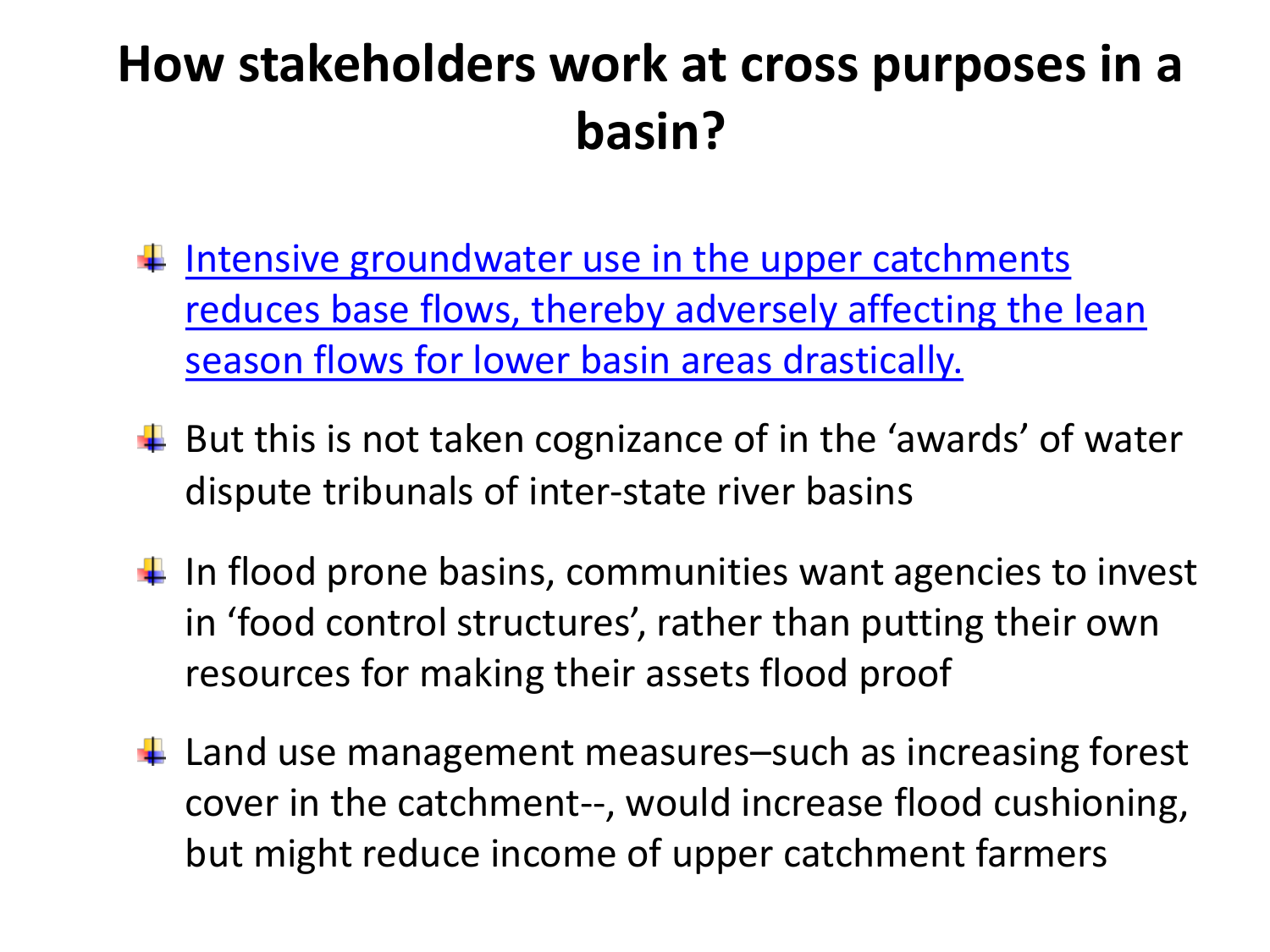## **Institutional landscape in water resources development & water management**

- ↓ Central agencies--CWC, CGWB, NWDA, NWM, GFCC, NMCG
- $\ddot$  State Water Resources Departments

 $\textcolor{red}{\blacktriangle}$  Major and medium; minor irrigation department (tanks, etc.)  $\ddot{ }$  Flood management cells

- ↓ State Groundwater Departments--groundwater planning
- ↓ State Water Supply and Sewerage Boards--domestic WS
- $\blacksquare$  Municipalities and Corporations with water wings
- ↓ SPCBs --responsible for WQM and PC
- $\triangleq$  SWDAs /rural dev. dept. responsible for watersheds
- $\blacksquare$  Informal rural groundwater markets—water allocation
- $\downarrow$  Rural urban water markets for domestic water supply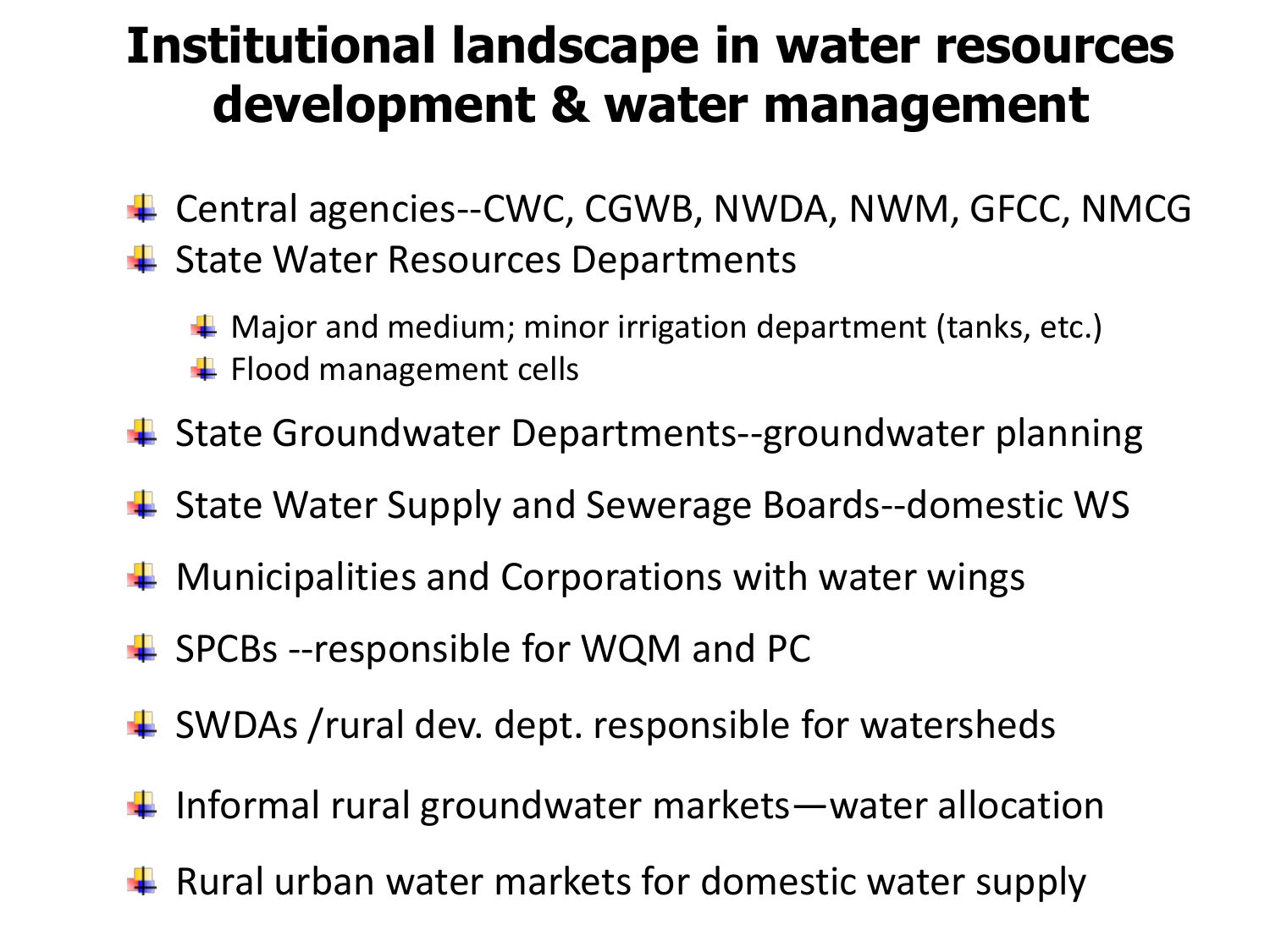## **Current institutional arrangements for flood management**

- GFCC flood management planning—reviewing/clearing proposals for techno-economic feasibility of State WRD' proposals
- $\blacktriangle$  NDMA preparing national disaster management policies; rescue force for major national calamities
- **↓** CWC regional offices: carry out hydro-meteorological observations, flood forecasting of flood prone rivers
- $\frac{4}{1}$  **SDMAs:** formulates disaster management policies; capacity building of state agencies and communities, and structural interventions for 'disaster preparedness'; also disaster response in some cases
- **↓** State WRDs: plan, design and execute flood control structures; issues flood warnings through bulletins; participate in flood fighting
- $\ddot{\bullet}$  State disaster rescue force and district disaster management teams undertake rescue and relief operations respectively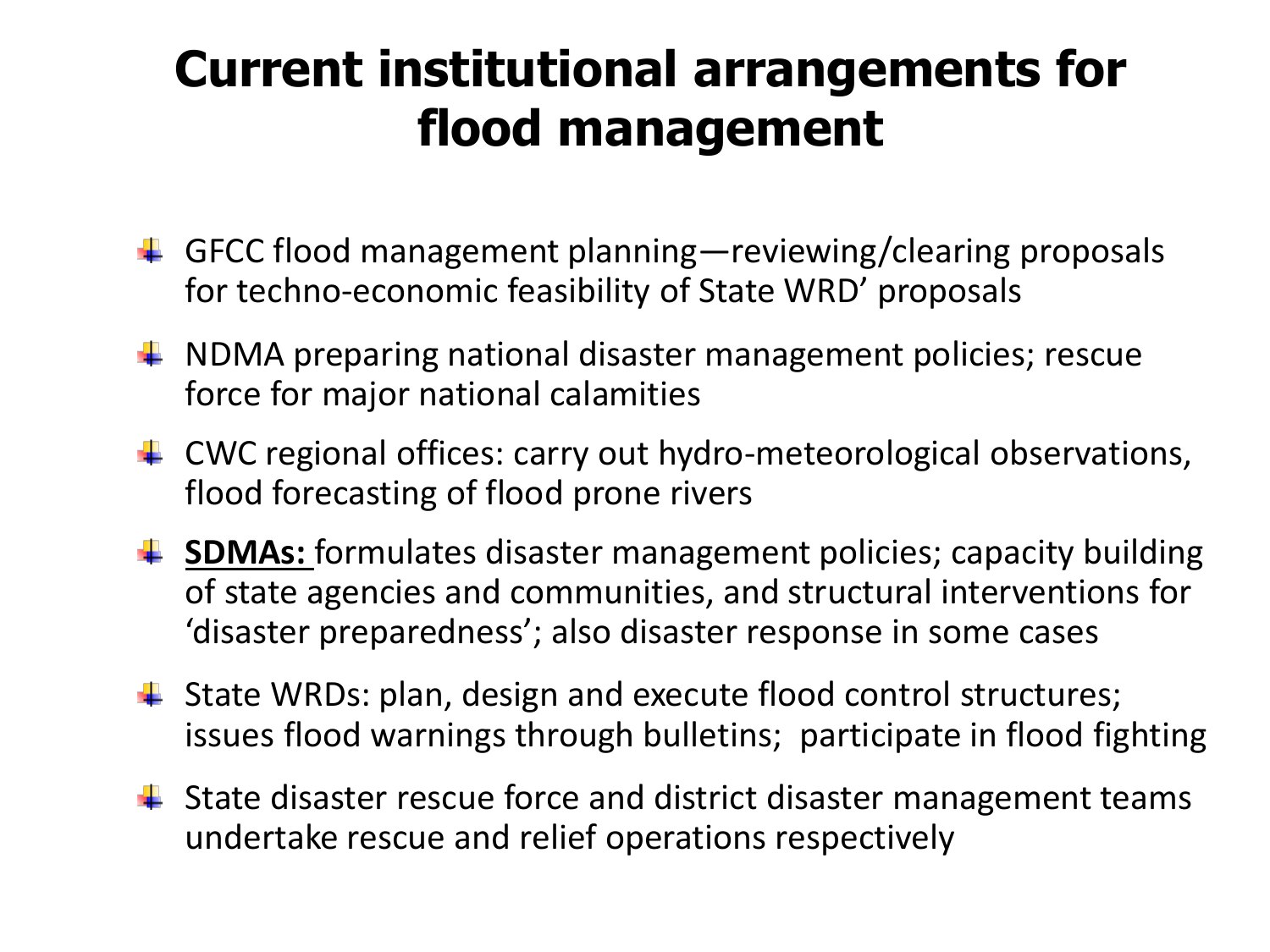## **Institutional Issues in water management**

#### **Single Institution; multiplicity of functions**

- ↓ Water resource assessment vs water resource planning & development
- $\ddot{+}$  Irrigation vs flood control services
- $\ddot{+}$  Water quality monitoring vs pollution control

### **Fragmented; sectoral and supply side approaches**

- $\downarrow$  Surface water and groundwater planned separately
- $\ddot{+}$  Separate planning for irrigation, drinking water supply and e-flows
- $\ddot{\bullet}$  Too little focus on water demand management

#### **Inadequate water resource and use monitoring**

 $\ddot{+}$  Lack of scientific data on water withdrawal from aquifers, no accounts of basin wide blue and green water use, water quality data is limited

### **Lack of well defined water rights, or water entitlements**

#### **Centralized nature of institutions**

- $\ddot{\bullet}$  Top down and centralized planning and decision making
- $\ddot{+}$  Very little connect with the local communities—flood management, IP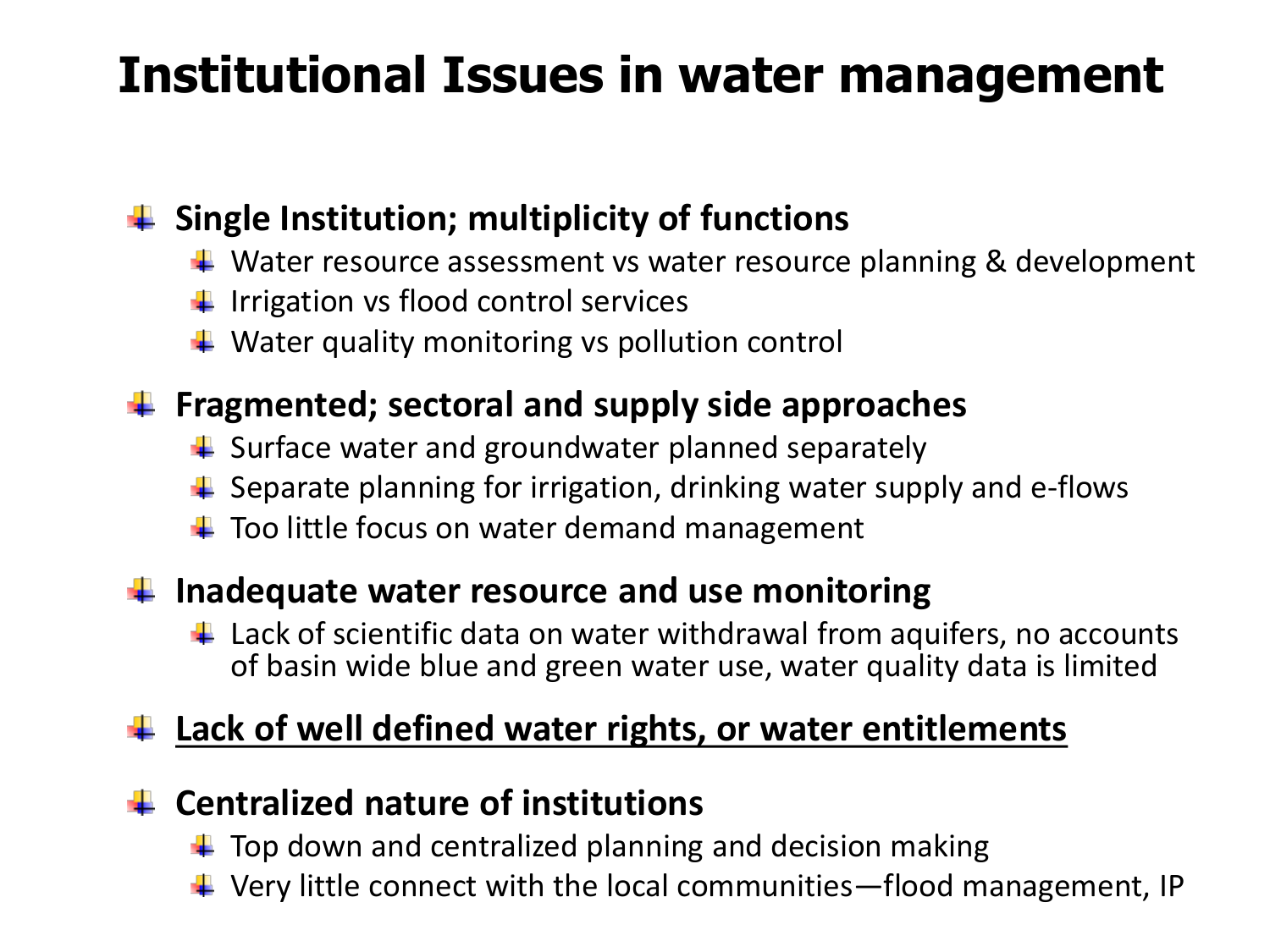## **Institutional issues in flood management**

- $\pm$  The existing institutions in FM are not adapted to IFM requirements
	- $\ddot{\bullet}$  'Flood forecasting' is based on gauge to gauge forecasting of 'water levels' in rivers and 'inflow volumes'; community needs to know where inundation occurs and how much area
- ↓ Focus on reducing exposure to floods (flood control structures); no emphasis on reducing the "flood hazards"
- $\ddot{+}$  The state budget allocations address different sectors separately; no effort at creating mechanism for flood proofing, and land use regulations in the flood plains.
- $\ddot{+}$  The focus of the WRDs is on structural solutions, and little integration of community concerns in decision making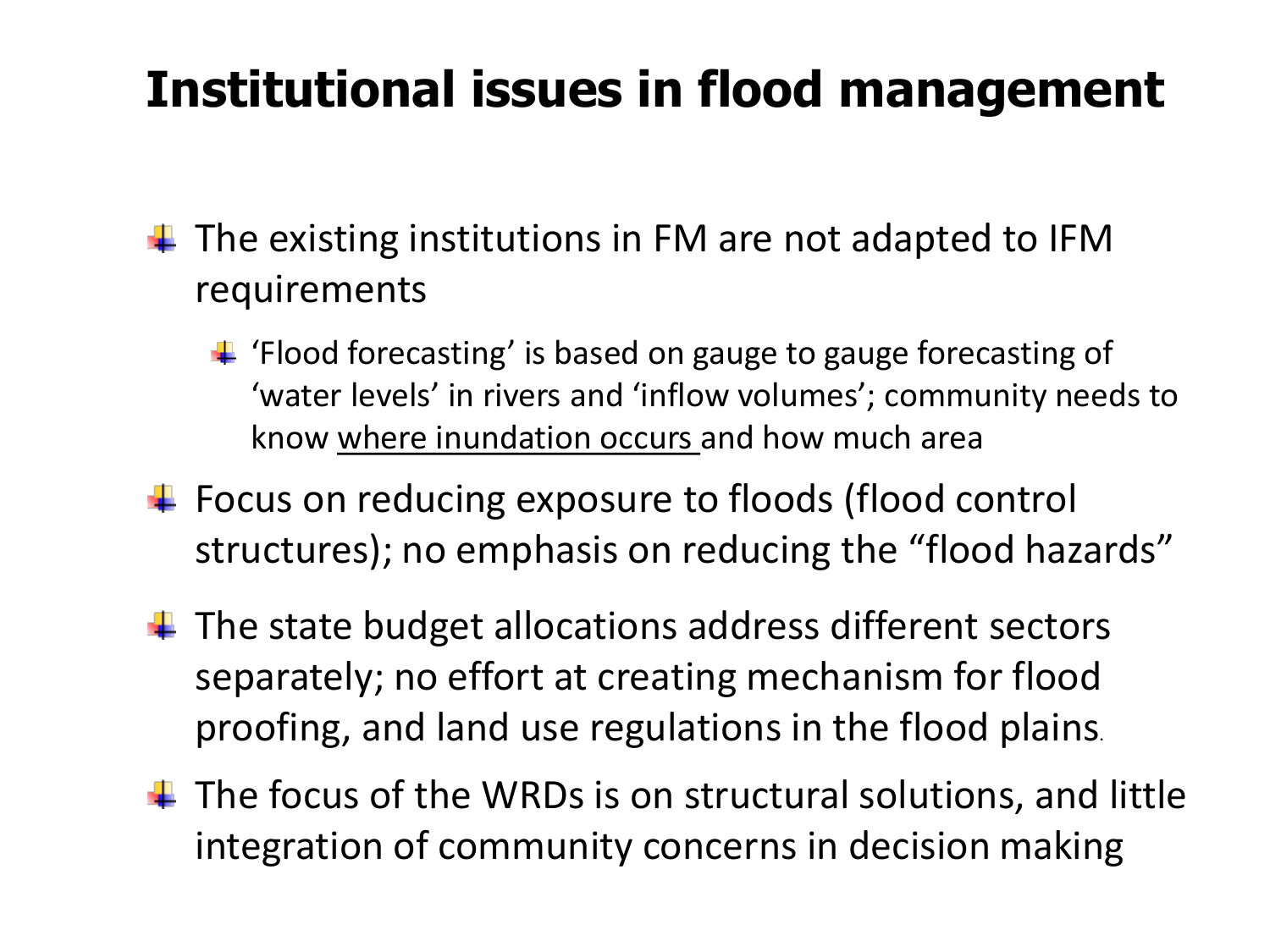## **Policies influencing water use, pollution and floods**

- $\ddot{ }$  Electricity pricing policies
	- ↓ Concern to increase cost recovery and reduce the transaction cost
	- $\ddot{+}$  Lack of integration of concerns of efficient water use; and environment (flood control etc.)
- $\frac{1}{2}$  Pricing of canal water
	- $\blacktriangle$  Not linked to the volumetric delivery
- $\ddot{+}$  No pollution tax; enforcement of pollution control Act is weak
- $\ddot{\bullet}$  Land use policies influence frequency and magnitude of floods -lack of effective regulations on flood plain & catchment land use
- $\frac{1}{2}$  Pricing of water used in urban areas
	- $\ddot{\bullet}$  Limited metering, and mostly bulk metering of water use and therefore prices not linked to volumetric use for individual households; Water Cess linked to property tax in towns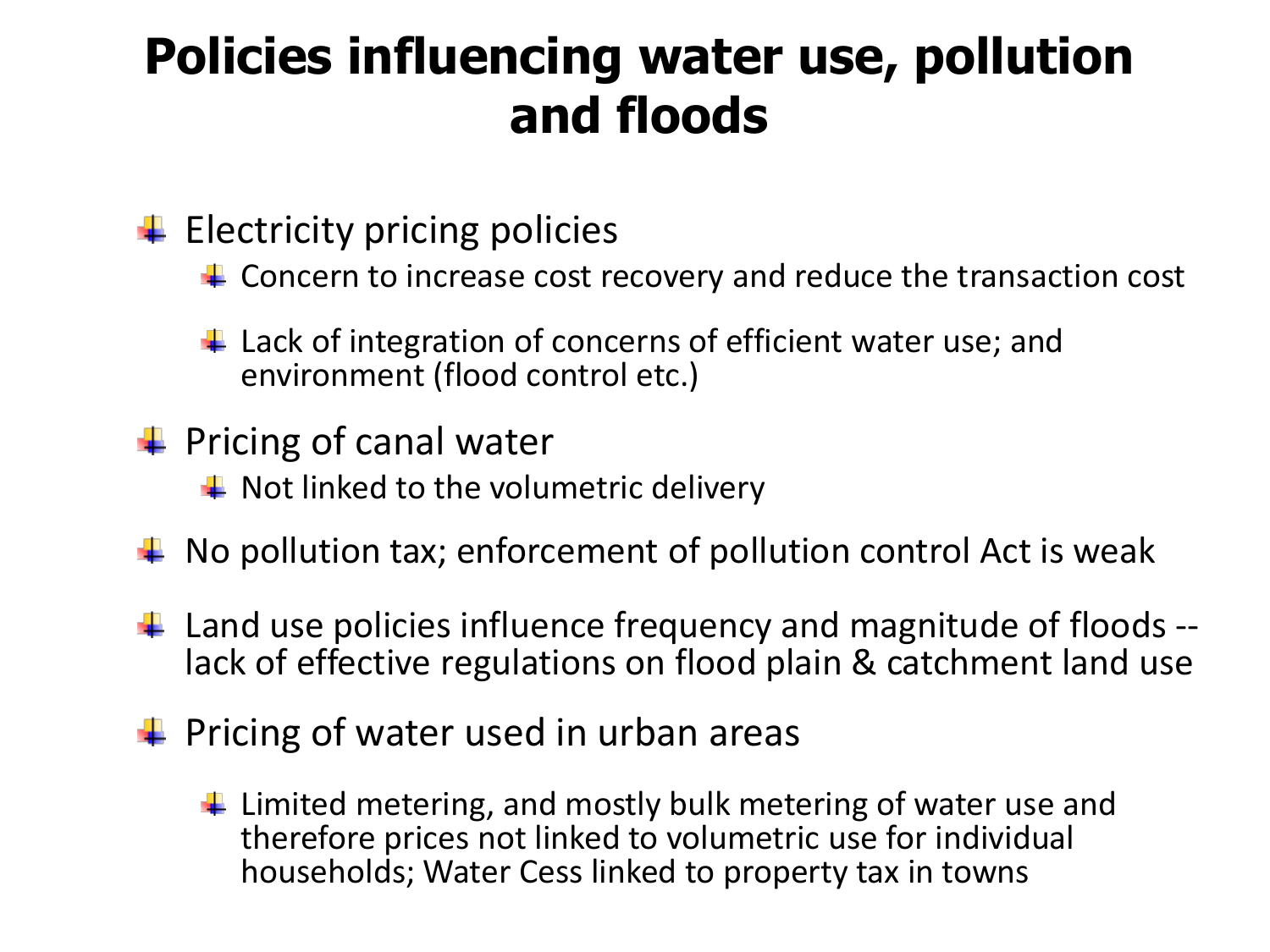## **Why River Basin Organizations?**

- $\ddot{\bullet}$  Currently no agency generates information to improve water management and FM at the basin level using IWRM concepts, which captures physical, social, economic and environmental considerations
- ↓ Data, information and knowledge for operationalizing IWRM & IFM come from many disciplines, and cannot be generated by a single agency.
- $\ddot{\bullet}$  It is also unlikely that the required HR capabilities, tools and finances for the same are available with a single agency
- $\downarrow$  We also need to avoid situations of single agency performs multiplicity of functions, which reduce 'institutional effectiveness'.
- $\frac{1}{2}$  Building **accountability and transparency** in the system--WRD doing flood forecasting; revenue dept. doing damage assessment, SPCBs enforcing pollution control norms need to be avoided
- $\ddot{\bullet}$  Create the right kind of incentives for agencies to perform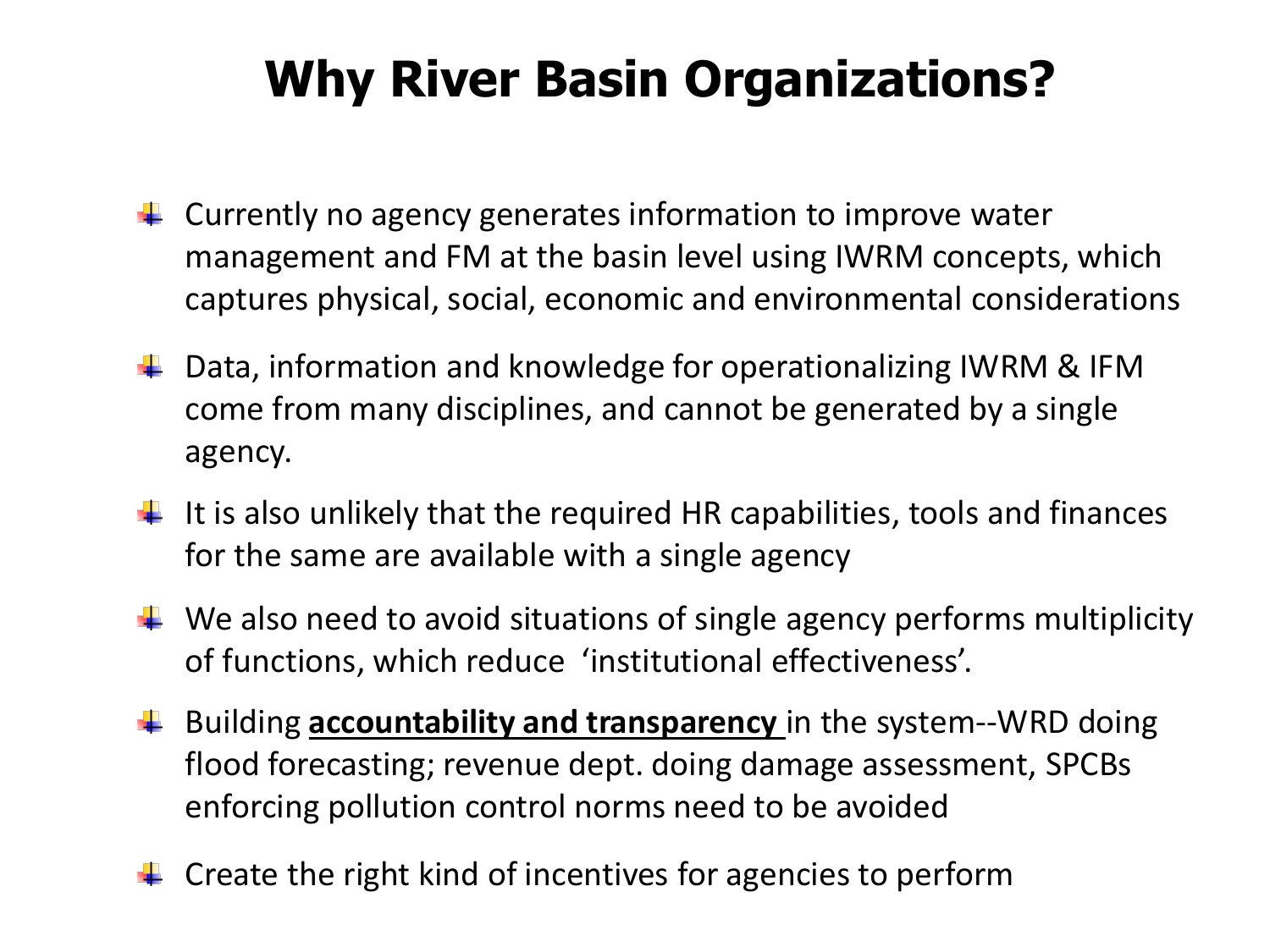## **Institutional design principles for integrated water resources management**

- Lacktriangleright Clear distinction between water development and water resources management functions
- $\ddot{+}$  Institutions responsible for water allocation/regulating water use have to be different from water service agencies--viz., irrigation dept., water supply dept., environmental management agencies
- $\downarrow$  Institutions responsible for water quality monitoring and those for managing water quality cannot be the same
- $\overline{\textbf{I}}$  The institution responsible for investment in water quantity management and WRM should also be enforcing norm and regulations on water use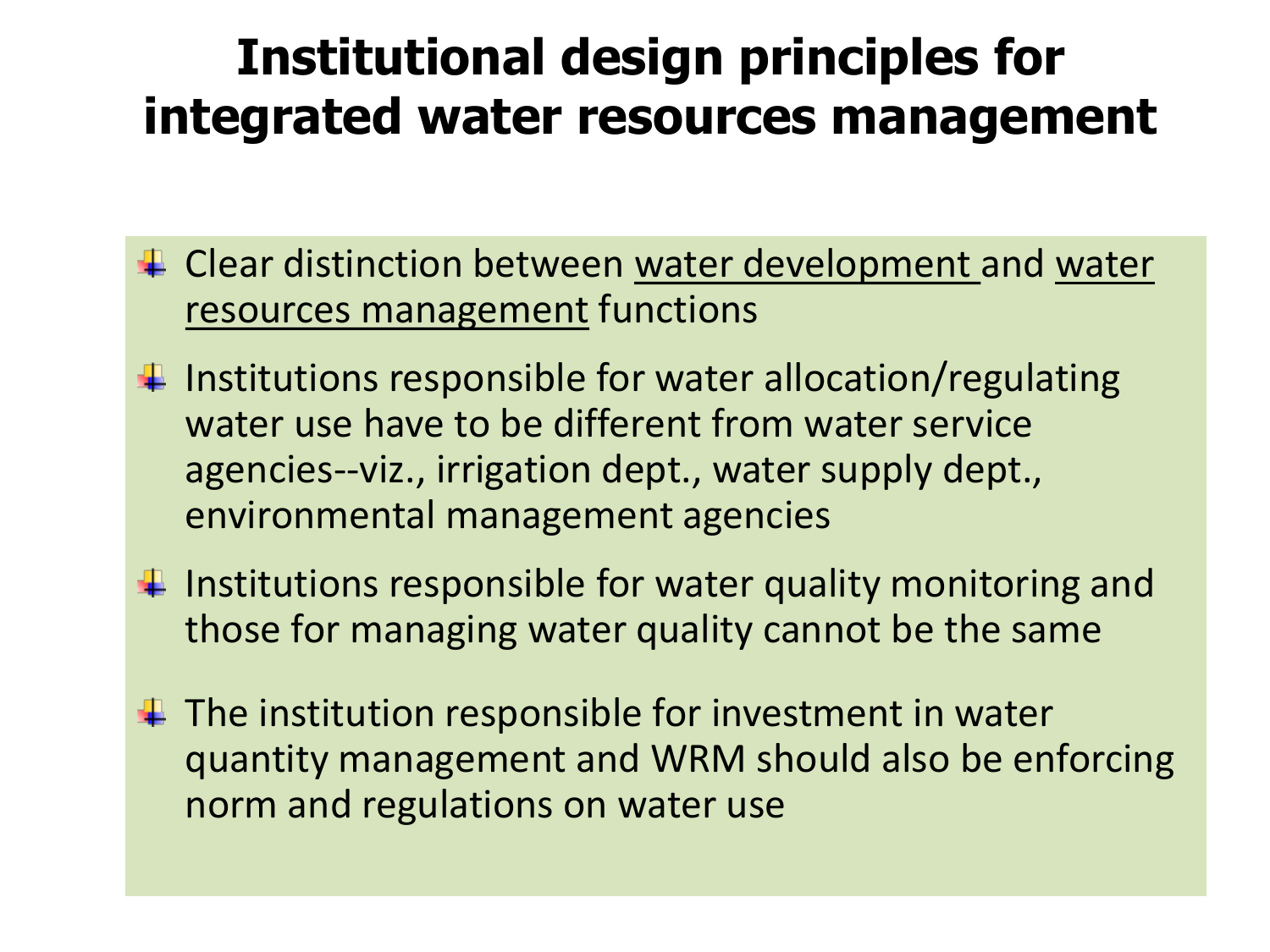## **Institutional design principles for flood management**

- $\ddot{+}$  The agency which develops FMP should not be executing it to avoid creation of vested interests and bias.
- $\ddot{\bullet}$  The agency which executes work for flood control/prevention (such as WRD) should not be doing flood forecasting—as they are likely chances of overestimating the flood volume, in an effort to hide their operational inadequacies.
- $\ddot{\bullet}$  The agency executing flood control work should not be engaged in flood damage assessment—as they might try and show less damage. Instead, NDMA should appoint an independent committee to assess the damage.
- $\ddot{+}$  The agency doing rescue operations should be responsible for issuing flood warnings and community awareness and education about floods--as it has strong incentive to do it to reduce the amount of rescue and relief work
- $\ddot{+}$  Assessment of flood damages, especially the economic damage, which involve a lot of science, should be done by scientific agencies, in order that it attracts greater investment in flood management programmes
- $\ddot{+}$  The agencies which work on issues such as flood management, which is about minimizing the negative socio-economic and ecological impacts, needs to have inter-disciplinary orientation by design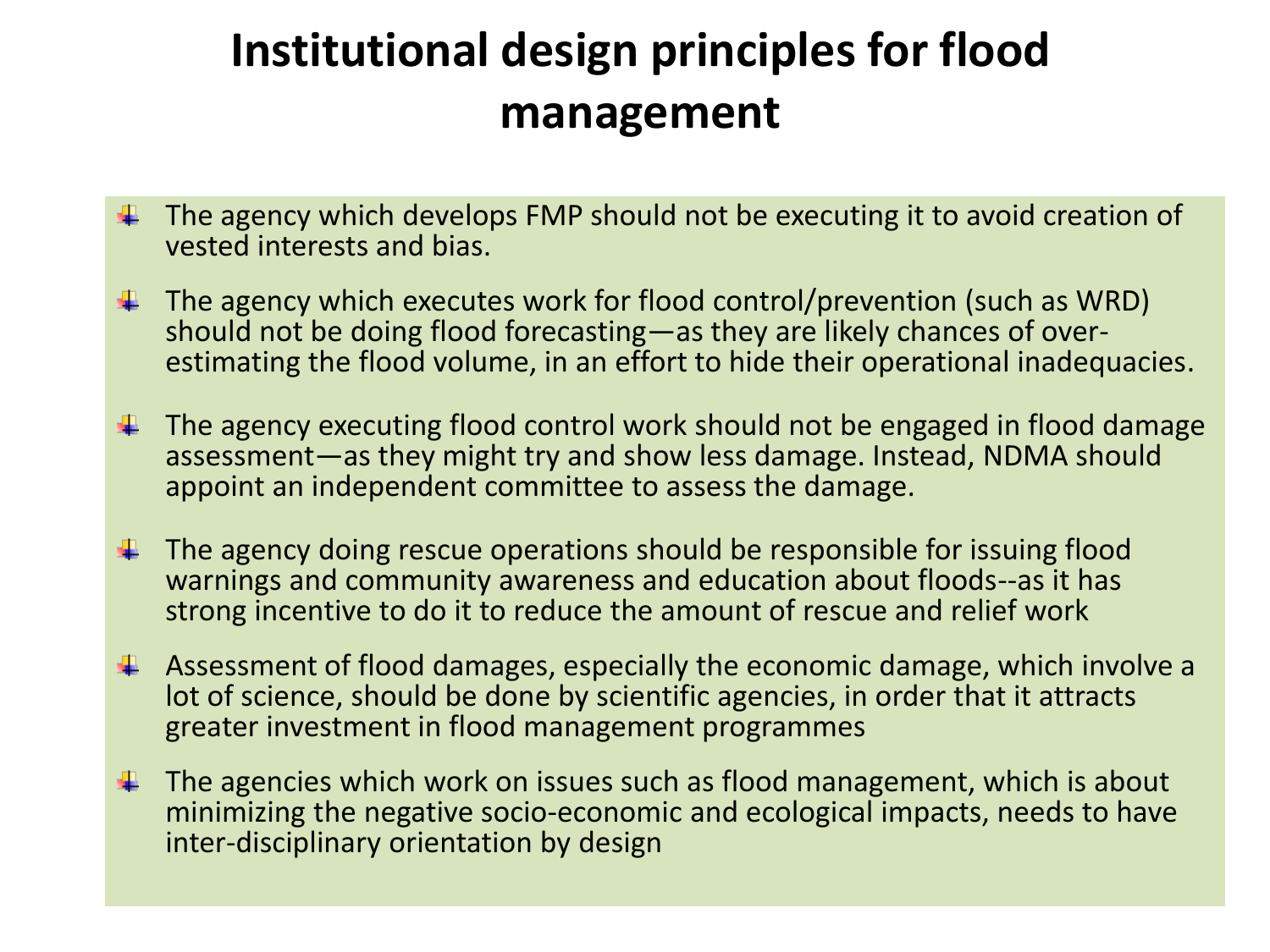## **Institutional Regime Changes**

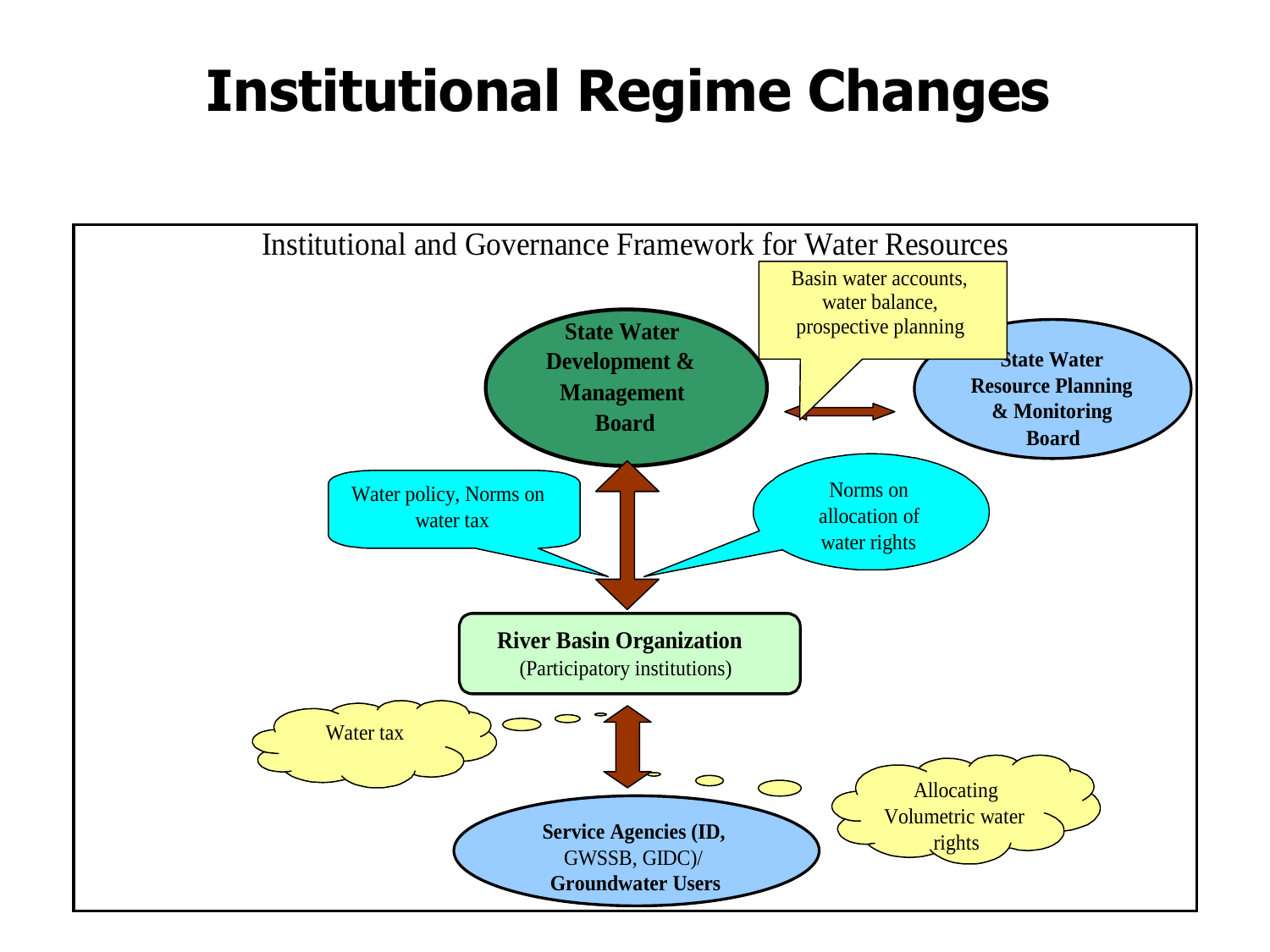## **Institutional strategy**

- Institutional capacity building should focus on three aspects: institutional reforms; organizational strengthening and HRD. The following are critical as 'institutional reforms'
- $\uparrow$  A framework water law, which defines and enforces private property rights/'entitlements' in surface water and groundwater, in water scarce regions
- The formulation and enforcement of an **Act on flood control and management** will be critical to institutional reform.
- $\ddot{\bullet}$  The Act should lay down standards, rules and guidelines on the functioning of various agencies which work on flood control and management.
- $\triangleq$  A RBO shall be created as a coordinating institution, which would monitor the performance of line agencies
- <span id="page-13-0"></span> $\downarrow$  It should have six distinct functions related to water resources management, with particular focus on FM.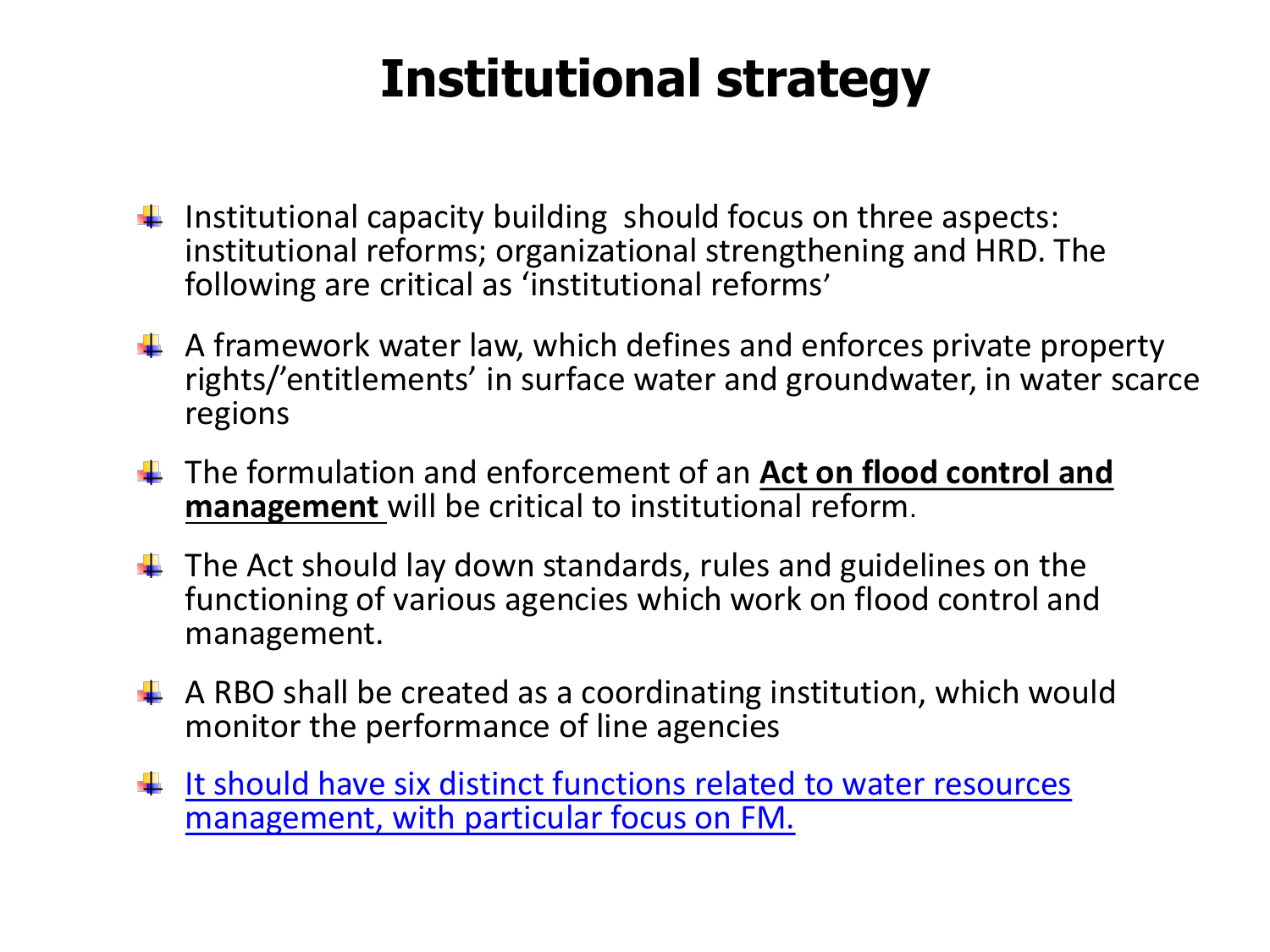### **Institutional arrangements for IWRM at the Basin Level**

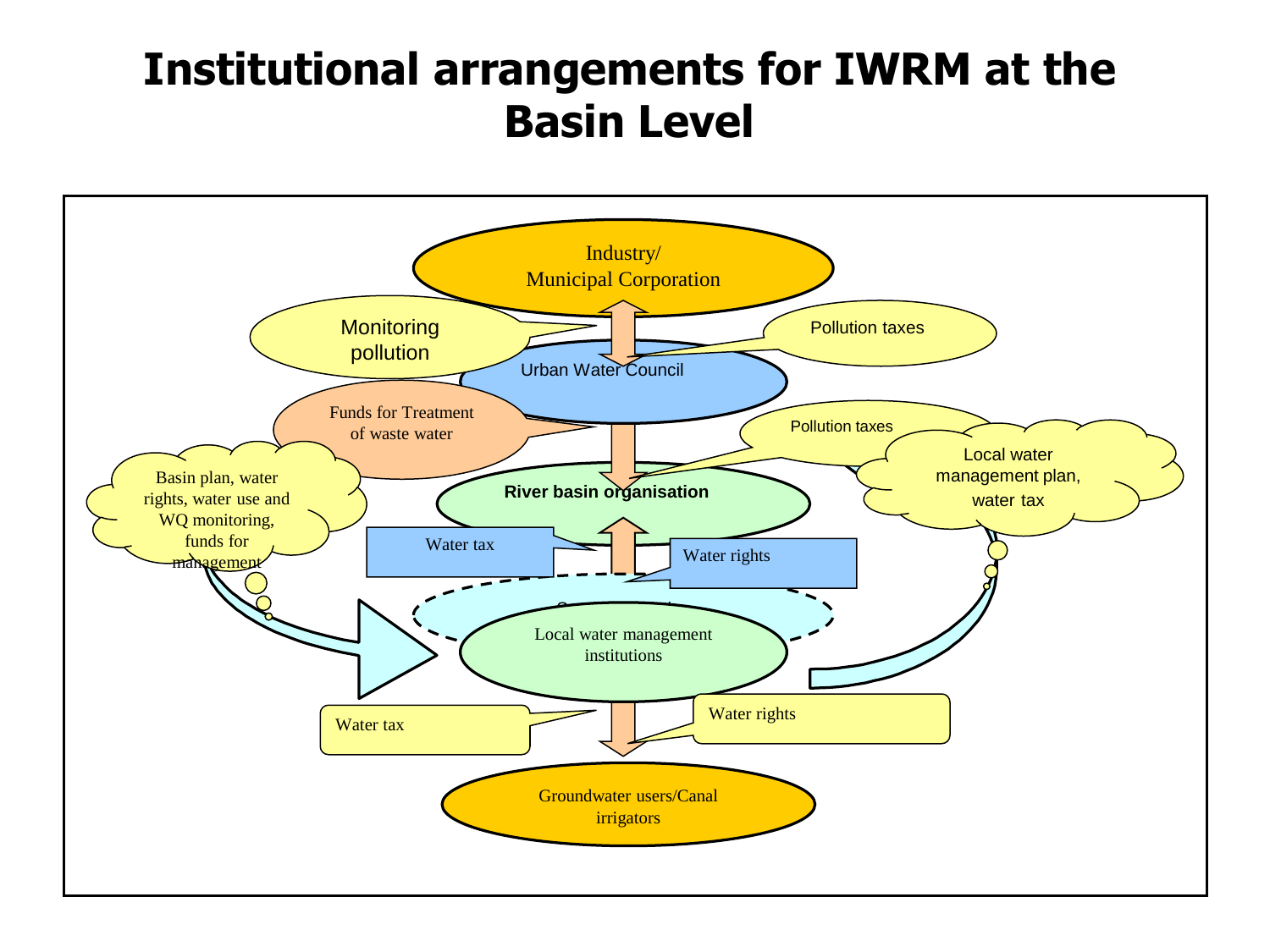#### **Institutional Arrangements for Integrated Flood Management**

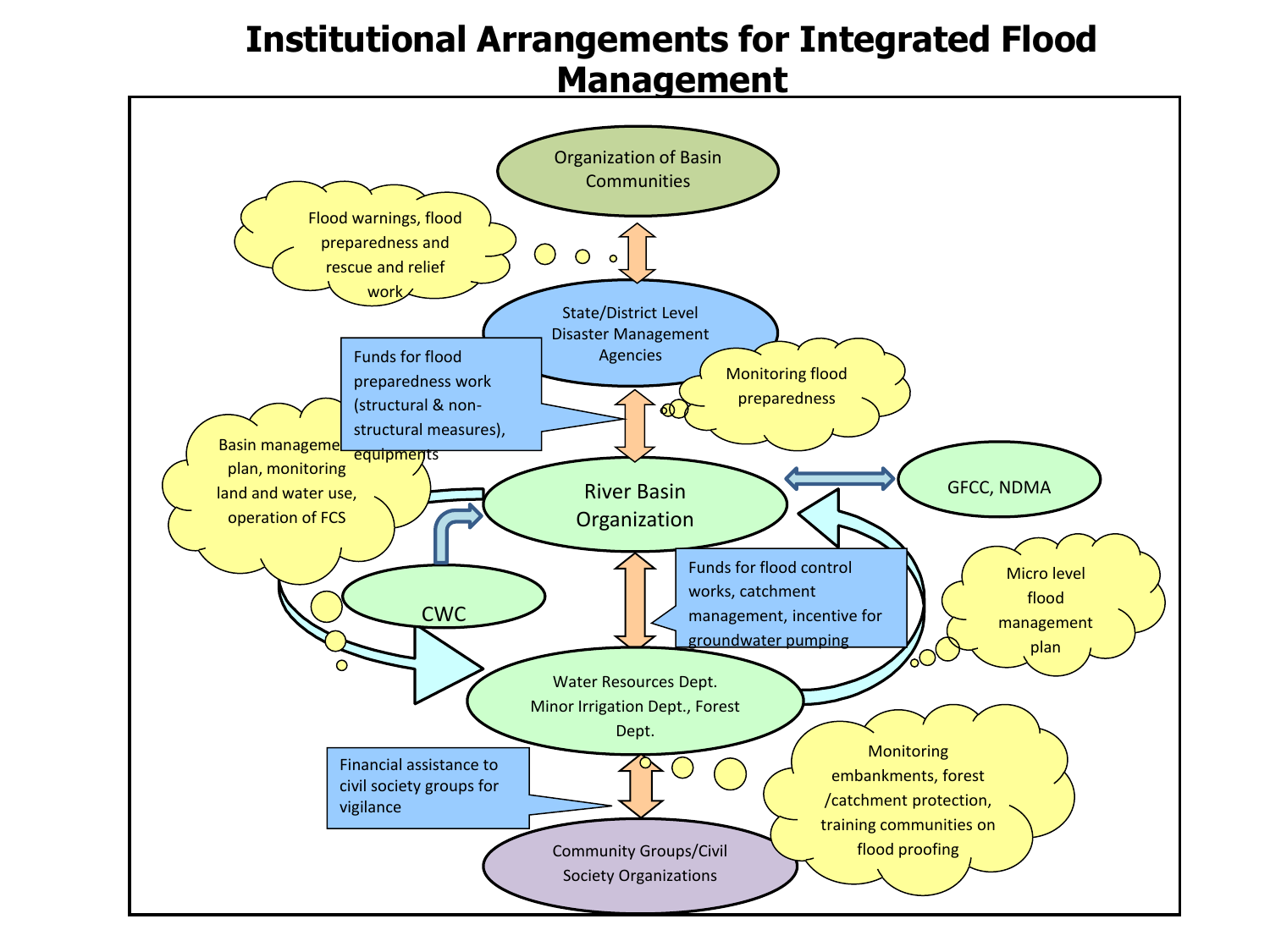## **Effect of Watershed Interventions on Stream flows (Kundi sub-basin, Narmada)**

<span id="page-16-0"></span>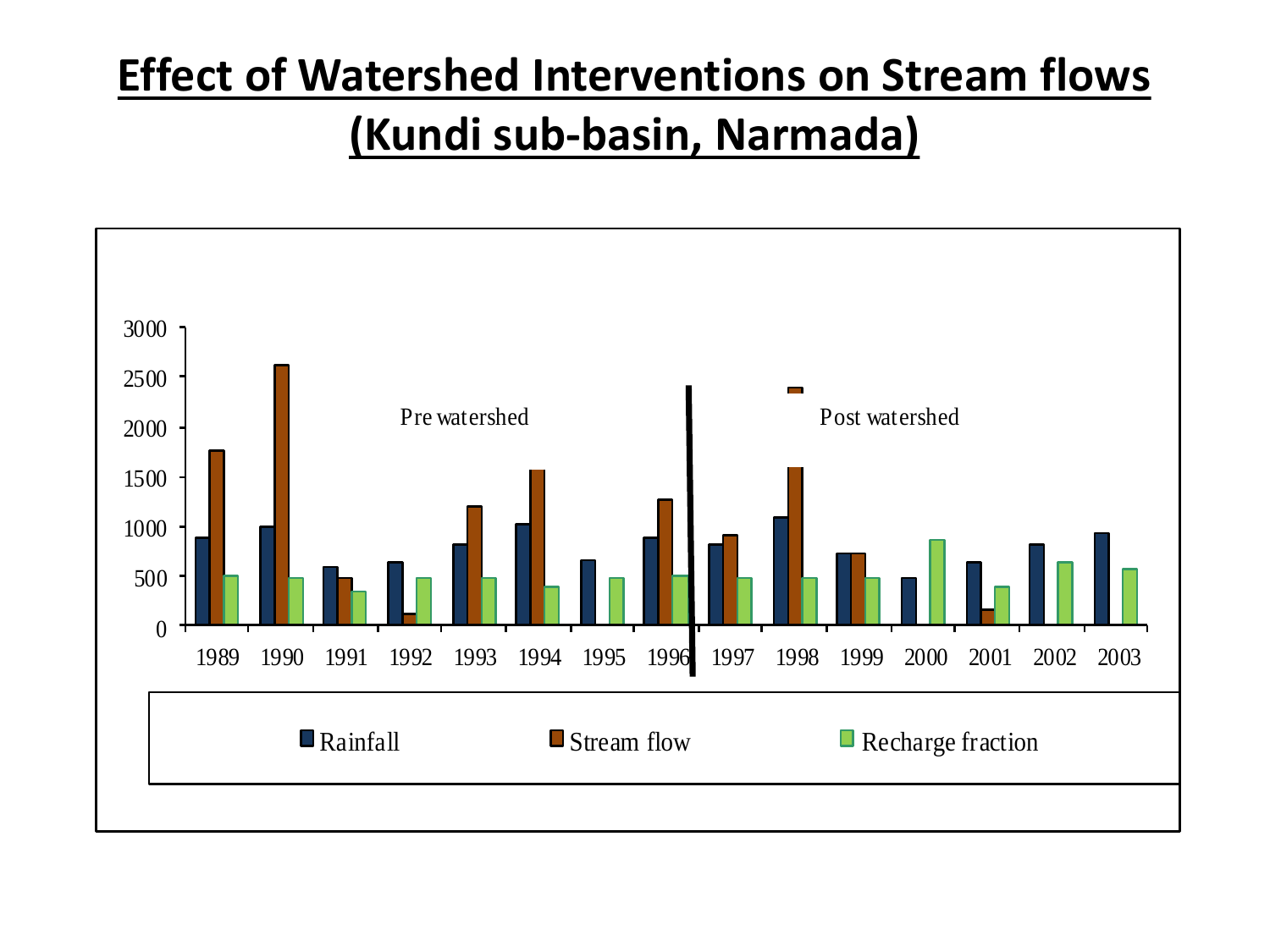### **[Effect of watershed interventions on run-off](#page-2-0)**

**Ghelo-Somnath Rainfall and Reservoir Inflows** 

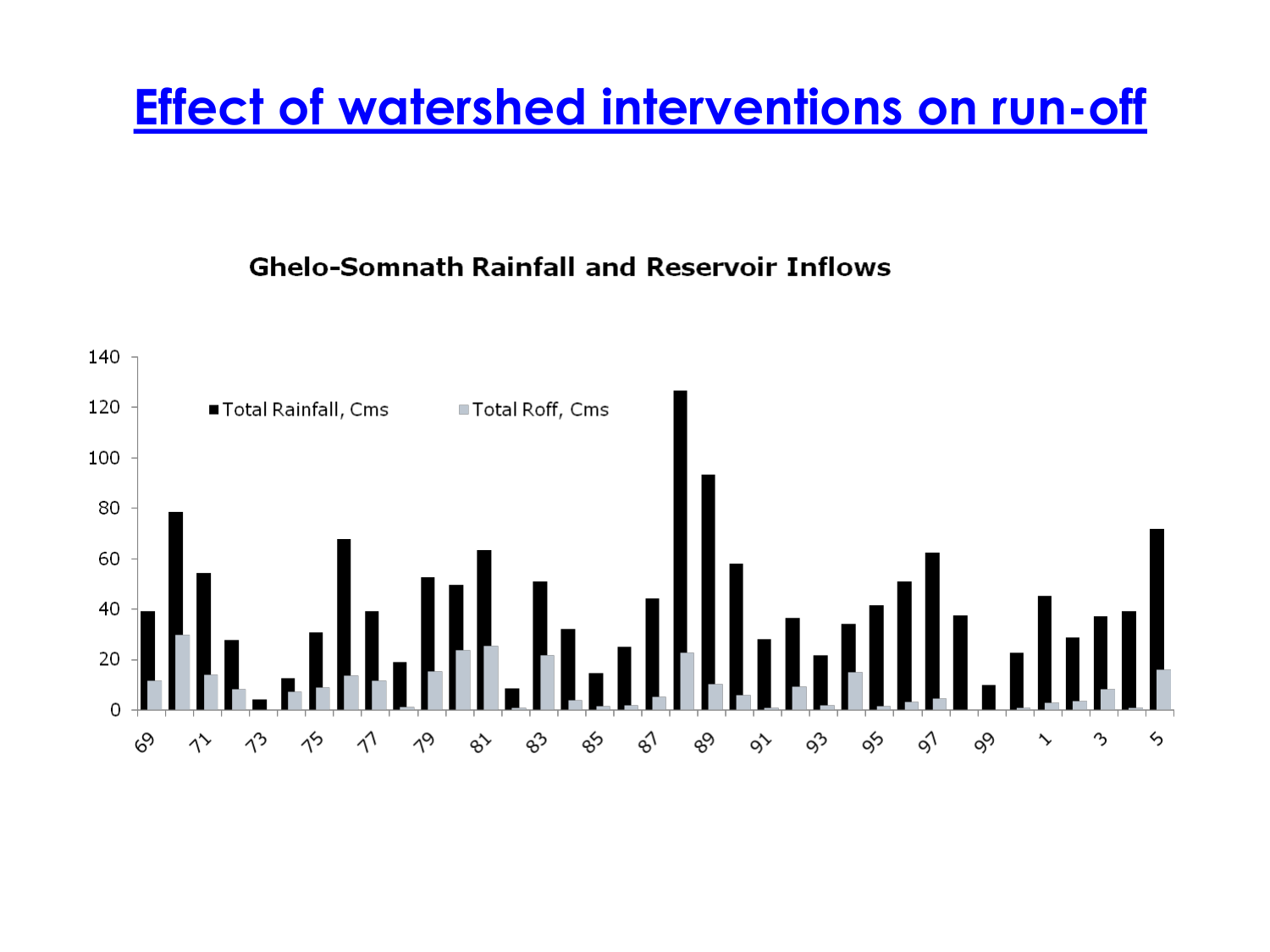### **[Green and blue water Use and economy in Narmada](#page-2-0) Basin**

<span id="page-18-0"></span>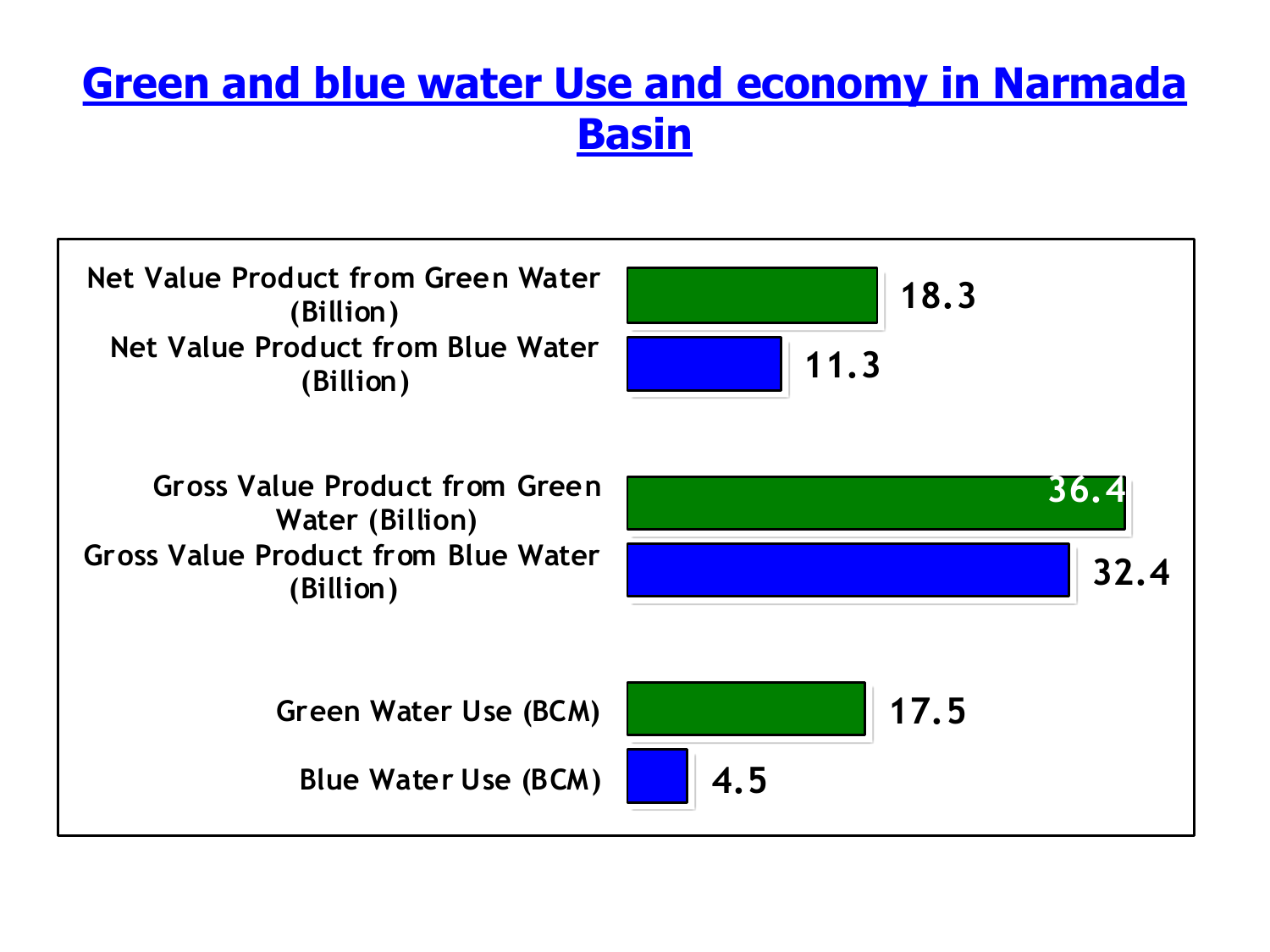### **[Changing groundwater-surface water](#page-3-0) Interactions**



**Reducing streamflows in Narmada** 

<span id="page-19-0"></span>